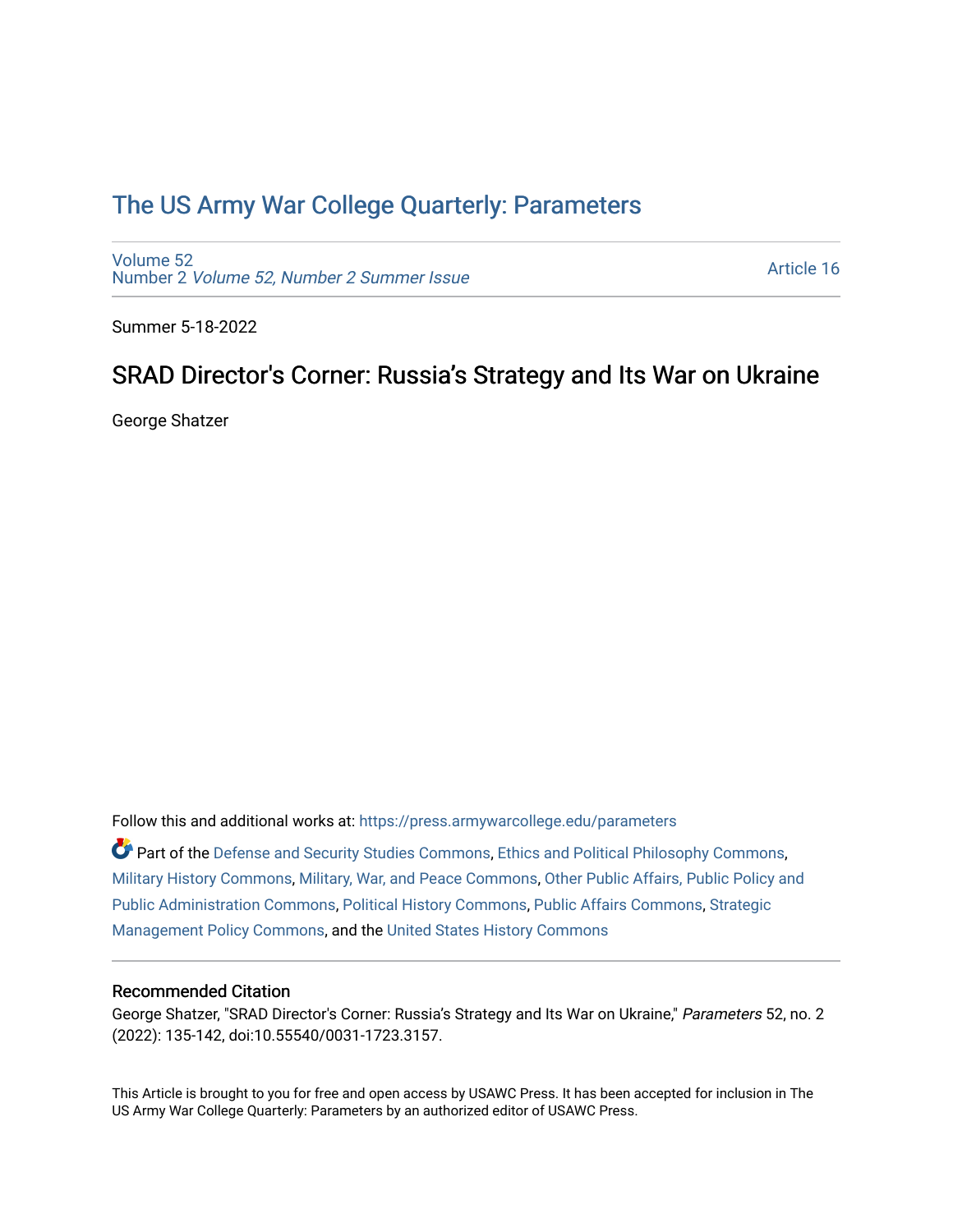## **Russia's Strategy and Its War on Ukraine**

George Shatzer

**Review of**

## **The Russian Understanding of War: Blurring the Lines between War and Peace**

By Oscar Jonsson

**and**

## **Learning from Russia's Recent Wars: Why, Where, and When Russia Might Strike Next**

By Neal G. Jesse

#### **Keywords: Russia, Ukraine, Russian military theory, integrated warfare, NATO**

Aching Russia's buildup of combat power around Ukraine in January and February this year, I, like many others, presumed that if Russian forces ever invaded, they would swiftly defeat the Ukrainian military and readily achi January and February this year, I, like many others, presumed that if Russian forces ever invaded, they would swiftly defeat the forces" so greatly favored the Russian military that the outcome of a potential war in their favor seemed certain. Nearly.

Three months into Russia's brutal war against Ukraine, all such easy judgments are so far proving wrong. With limited but vital military backing from the United States and NATO, the Ukrainian armed forces have managed to push the Russian military to its apparent limit. Russia has suffered heavy personnel losses perhaps as much as 10 percent of Russia's invasion forces have been killed or wounded if Ukrainian Defense Ministry estimates can be believed. Equipment and vehicle losses have been substantial, too. More importantly, Russian advances seem to have been halted, and Ukrainian forces appear to have reclaimed some previously lost ground. As a bonus, Russia also seems to be losing the information war as most international opinion is critical of Russia's aggression.

These unexpected developments have led to many questions. How did Russia so badly misjudge Ukrainian military strength? Why does the Russian military seem to be struggling with even the fundamental aspects of combat operations? Why did Russia invade Ukraine? What is Russian President Vladimir Putin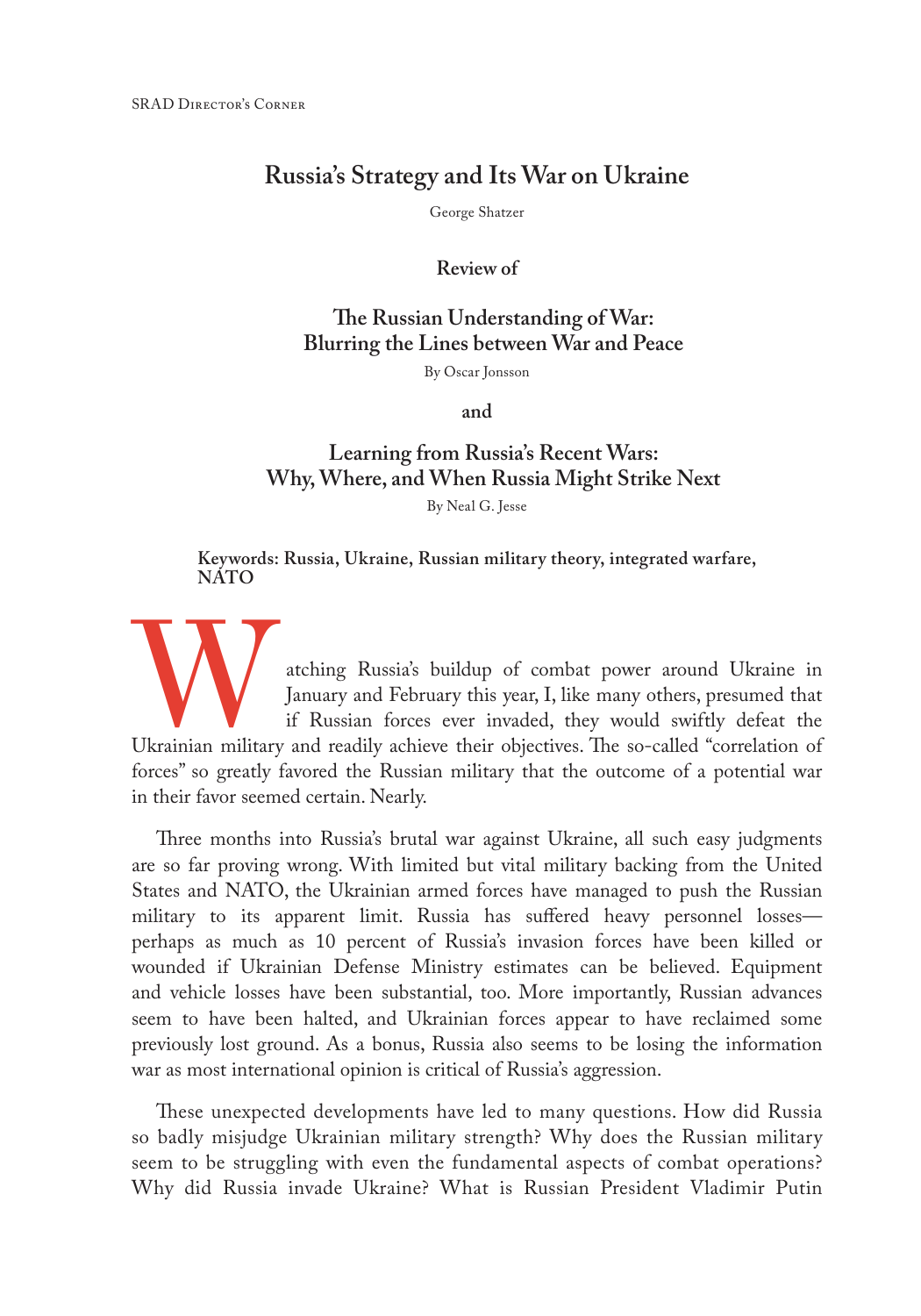thinking? While much media speculation has focused on these questions, even informed voices, such as those of former US and NATO senior commanders, have yet to provide satisfactory answers. As strategists and military professionals, we must find these answers. Such insight will provide Ukraine and NATO an edge in the current war; it may also provide critical advantages in future conflicts with Russia. Barring a radical change in Russia's national leadership, the West should reasonably expect the primary challenge to European security to continue to come from Russia.

Knowing one's enemy is such a basic concept in strategy it becomes easy to forget. Dealing with one's issues and the myriad preparations for war can be all-consuming, leaving little time to look outward beyond them. Because understanding the enemy is exceptionally difficult, intelligence preparation of the environment fixates on more readily measured material and technical factors such as combat power. Even strategic assessments are woefully lacking in their examination of enemy strategy, thinking, and motivation. These assessments rely on simplistic rubrics such as DIME or ends, ways, and means. They often forget careful consideration of history, psychology, or the moral and spiritual factors driving the human choice to wage war. This oversight is not surprising given how fraught these areas are with subjectivity and the risk of misinterpretation.

Even "understanding the enemy" as a concept itself is misunderstood. It is a mistake to think the aim is to predict how an enemy will behave in a given situation. Not even the enemy can predict this about themselves. Instead, it is about knowing their habits and weaknesses to understand better how they are vulnerable. It is about appreciating their motivations, so the limits of their will are made clearer. These things suggest points for an attack that will be more effective in damaging the enemy and changing their behavior. Understanding the enemy is also a pathway to understanding oneself because it frees us from our limited perspectives. All this is the starting point for understanding the kind of war on which we are embarking.

How Russia understands war is the focus of Oscar Jonsson's *The Russian Understanding of War: Blurring the Lines between War and Peace*. This short yet detailed book provides a comprehensive examination of the modern evolution of Russian military theory and strategy. Jonsson, a Swedish security policy researcher, delivers a startling assessment that Russian political and security leaders have developed a fundamentally different appreciation of war than that of the West. In essence, Jonsson claims Russia believes the actual nature of war, not just its character, has changed. He provides a convincing analysis of Russian military writings from pre-Soviet years through today that shows Russian leaders and strategists have rejected the classical view that war is defined by armed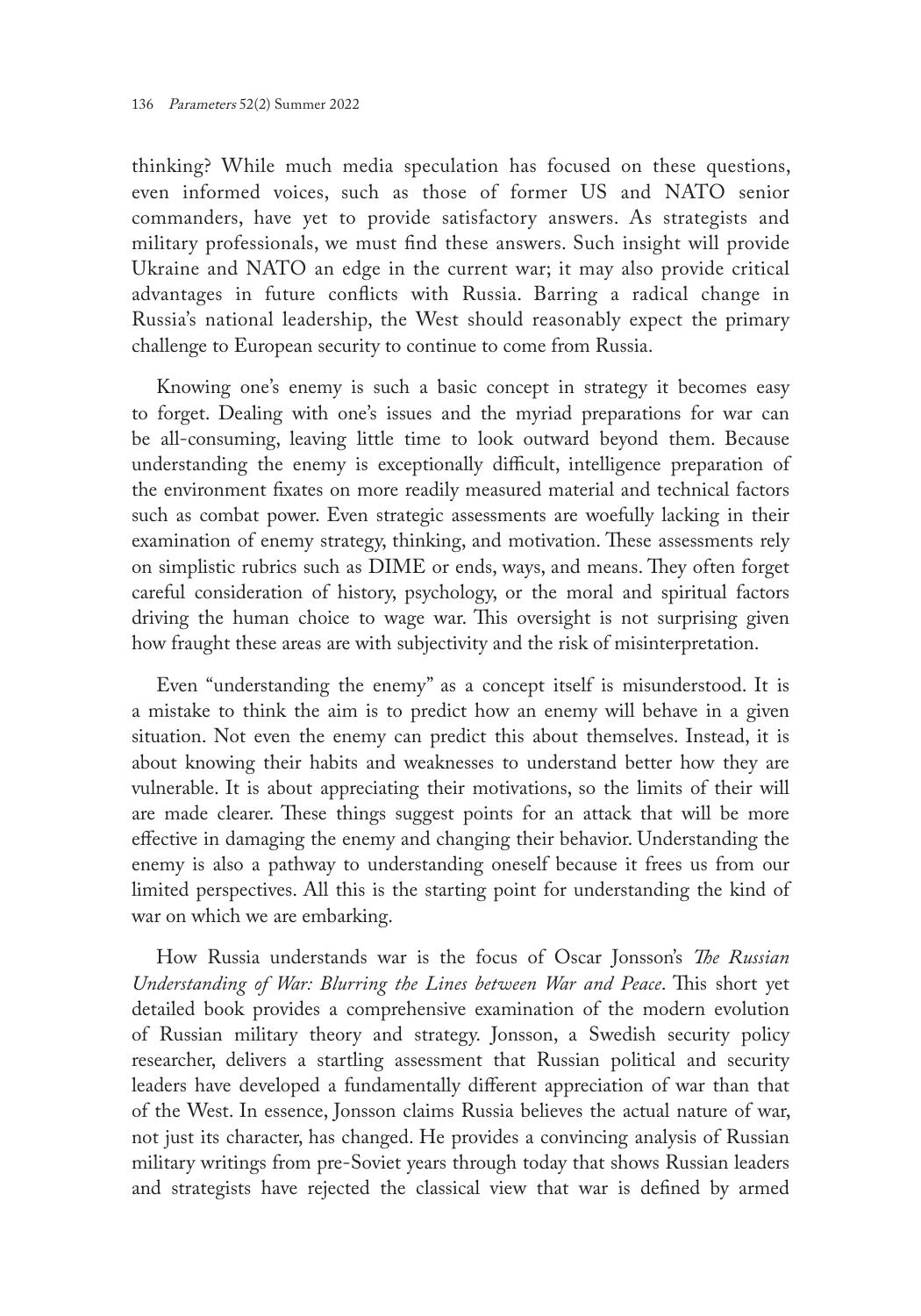violence. He reinforces this conclusion quite convincingly with evidence from Russian government strategic documents and statements from leaders such as Putin and General Valery Gerasimov, the current and long-serving chief of the Russian General Staff.

Jonsson corrects the common misperception in the West that Gerasimov's popular works, especially certain speeches from 2013 and 2014, constitute a doctrine or that they describe how Russia should conduct its wars. Instead, Jonsson asserts Gerasimov is describing from the Russian point of view how the United States and the West subvert legitimate rule in countries to generate uprisings and eventually impose liberal democratic systems. Jonsson clarifies that this notion well predates Gerasimov's statements by citing several others who previously have written about this topic (especially General Makhmut Gareyev, former president of the Russian Academy of Military Sciences). This body of Russian military thought concludes the West has mastered information and psychological warfare to such an extent that these operations are now as effective as armed violence in overthrowing governments. Hence, the very nature of war has changed from one defined by armed violence extending from policy to one of a policy of subversion, essentially constituting violence against the government and people of a target nation. As Jonsson puts it succinctly, this new Russian understanding of war is "a shift with a larger focus to the political goal of war rather than its means (the armed violence)" (154).

Jonsson then illustrates how Russia has also shifted its views on the new means of this redefined war. He contends Russia has assessed the "color revolution," as a supposedly popular democratic uprising, as the preferred method of the West to topple legitimate governments it opposes. Jonsson dedicates an entire chapter to the Russian analysis of color revolutions and the methods the West allegedly uses to foster them. At its core, a color revolution is a product of information warfare—liberal democratic ideas trampling traditional societal values and cultures to create "controlled chaos" in the target state. These effects are supported by various financial, social, training, and media measures to drive the color revolution forward. The supporters of the revolution are convinced (mainly due to influence from nongovernmental organizations and the media) that their actions are spontaneous and natural. Supporters also engage in their brand of fascism and become irregular forces imposing conformity and attacking anyone with traditional views. In effect, Russia believes the West employs "reflexive control" against these countries.

This summary of Jonsson's assessment of Russian views of US and Western strategies might sound strange to anyone used to hearing Russia uses these same methods in its operations against others, especially in Georgia and Ukraine in recent years. Jonsson makes an important point that could use further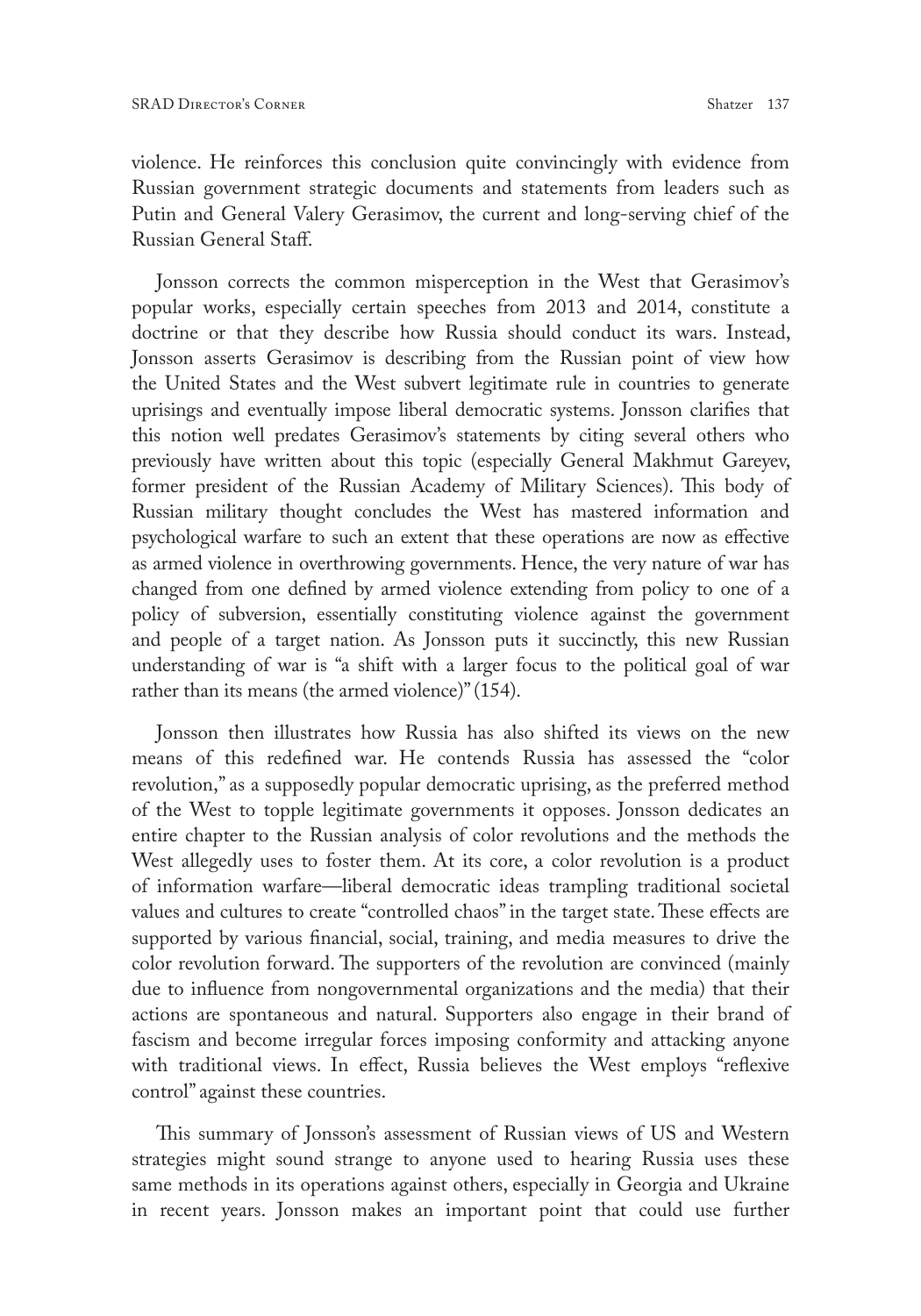attention—that Russia is describing itself but projecting onto others to legitimize its view. Jonsson notes the Soviet government commonly employed this practice (75). Still, the book is eye-opening and provides relevant insights into the war in Ukraine this review will return to later.

Where Jonsson tends to focus on the why behind Russian strategy, Neal Jesse centers more on the how of Russian strategy in *Learning from Russia's Recent Wars: Why, Where, and When Russia Might Strike Next*. Jesse's book is similarly concise but still impressively detailed even in the breadth of topics it covers. He opens with a brief comparison of political science theories to explain Russian foreign policy. His conclusions are barebones: Russia seeks to rebuild its military while creating a buffer zone of friendly countries to increase its influence as it strives to return to great-power status.

More expansive are Jesse's recounting and analysis of Russian aggression in the post–Soviet era from Chechnya to Georgia to Ukraine (the 2014 intervention). Assessments of Russian key capabilities, especially cyber and nonconventional means, thoroughly describe how Russia has subverted and aggressively coerced its smaller Eastern European and Baltic neighbors. Not surprisingly, these methods mirror Russia's view of Western-generated color revolutions. A key difference is that Russia has used its forces in conventional and unconventional ways to support the supposedly popular resistance movements in the target nations.

Jesse also includes an entire chapter on Russian efforts to rebuild its military. Like many others, he points to the war in Georgia as a major impetus to reform and notes many reforms were well underway prior to 2008. He asserts that Russian leadership was already wary of NATO's intentions even by the mid-1990s and realized the shortcomings of its military because of its performance in the Chechen wars. So, while its military shortcomings were evident in Georgia (and again in Ukraine in 2014), Russia has actually been attempting to improve its armed forces for nearly the past 25 years. Jesse concludes Russia still has a long way to go with these reforms, which have been hampered by Western economic sanctions since the 2014 intervention in Ukraine and the deeply ingrained corruption of the Russian defense industry.

Impressively, Jesse arrives at conclusions about the situation in Ukraine in 2020 (when the book was published) that are very relevant to the Russian decision to go to war there today. He assesses that despite some success from Russian efforts to destabilize the Ukrainian government, Ukraine responded reasonably well and stabilized the security situation even in its Eastern oblasts. As a result, the state of the pro-Russian position in Ukraine has not improved substantially since the 2014 intervention. Further, Jesse asserts that Russia would be motivated to act more overtly if an opportunity (such as with Crimea) or a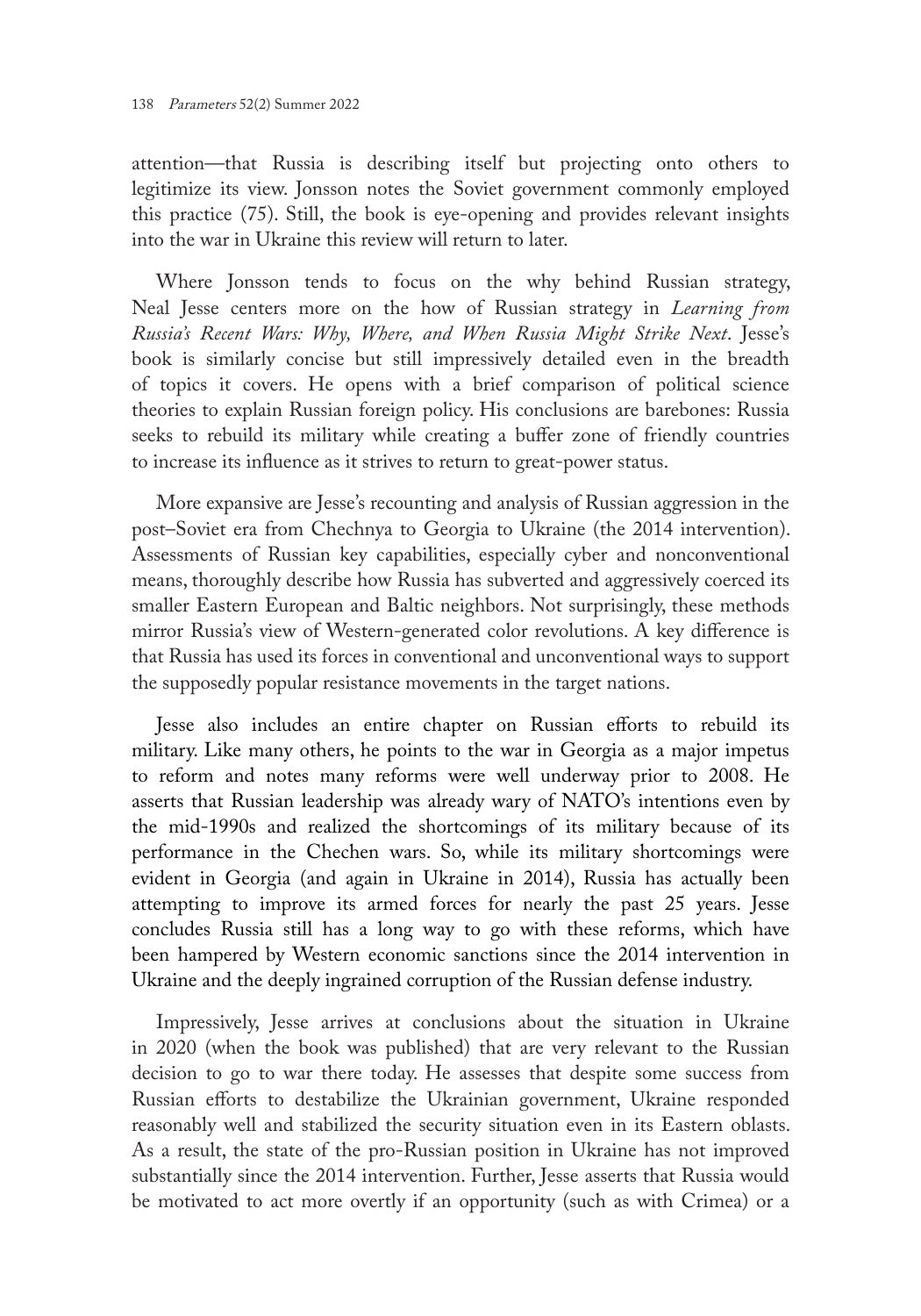need arose (for example, continued Ukrainian tilting toward the EU and NATO). He correctly judges the "Russian threat to Ukraine is the most obvious and the most constant" of all the potential threats to other nations (158).

Both authors' combined analyses and conclusions provide a beneficial understanding of Russian views on war, in general, and the motivations for its war on Ukraine, in particular. Jonsson and Jesse describe Russian thinking as more holistic than American or Western thinking. While the United States tends to view individual components separately and then aggregate them into a larger system, Russia considers all constituent elements inherently connected in a synthesized whole. This belief predisposes Russia to perceive the United States and the West have developed a new, integrated form of warfare that combines information and armed means and fundamentally changes the nature of war.

Reinforcing this view is the Russian assessment that the West uses this form of warfare in a campaign ultimately aimed at ending the Russian nation as it exists today. Both authors note Russia accuses NATO of reneging on alleged promises not to expand its membership following the collapse of the Soviet Union, especially to include former Soviet republics. It also perceives the United States readily violates international law and nations' sovereignty when it suits its security interests. Russia further believes the color revolutions in Europe (and the Arab Spring) were crises manufactured by the West intended to oust legitimate governments and propagate liberal democratic beliefs antithetical to traditional spiritual and moral values held in those countries.

As Jonsson and Jesse point out, this belief makes sense because Russian leaders perceive that "soft power" and influence are tools of the state and thus cannot be spontaneous or naturally occurring. Russia views the color revolutions as fascist movements that purposefully aim to oppress the rights of ethnic Russians and Russian-speaking peoples—and fracture the *Russkiy Mir* (the Russian World or core Russian culture). Russia even perceives the United States has interfered in its elections. It certainly recalls the US, UK, and French intervention in its civil war in support of the White, anti-Bolshevik army. In essence, Russia believes the United States and the West are at war with it today, even if that war is undeclared and involves primarily unarmed offensives.

This worldview makes most any action permissible because that action would necessarily be defensive. And this is how Russia frames its actions today in Ukraine—a special military operation first intended to defend the Russian people in Ukraine from a repressive, illegitimate government and, ultimately, as a step to protect Russia from the West's campaign against it. Further, Russia has traditionally viewed Ukraine as central to its history and at the heart of the concept of *Novorossiya* (or New Russia), a claimed crown jewel of the Russian nation.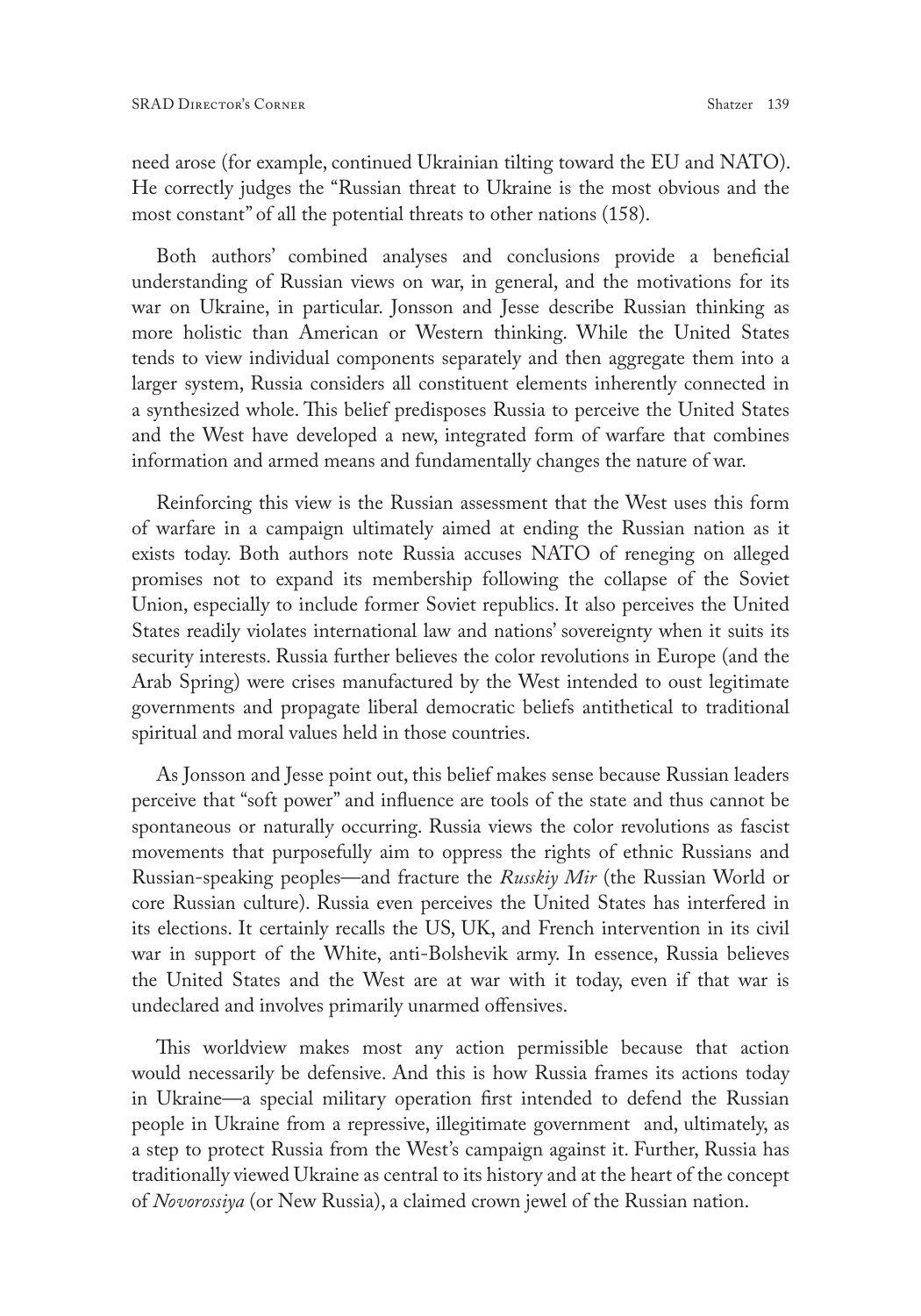More practically, many factors make Ukraine especially important to Russia. Ukraine is the second-largest country in Europe (its sheer size puts the Russian military's struggles there in perspective—Ukraine is nearly as large as Texas in land area). Ukraine sits on the Black Sea and borders four NATO member states. About three-quarters of Russian gas exports to Europe flow through Ukraine. Ukraine is a major player in the global agro-economy, producing about 12 percent of the world's wheat and about 17 percent of its corn. Lastly, Russian shipyards cannot manufacture aircraft carriers. All of Russia's carriers were built in Ukraine, including the only one in service today (the *Admiral Kuznetsov*).

Jonsson and Jesse's enlightening books make Putin's decision to invade Ukraine appear logical given all these considerations. Controlling Ukraine is essential to defending the Russian people and the Russian state from the West's war. Russian efforts to control Ukraine have effectively stalled since the 2014 intervention, and Russian measures to destabilize Ukraine have not prevented it from tilting closer to both NATO and the EU. Resistance groups there never coalesced into a viable threat to the Ukrainian government. Russian pledges of support to these groups likely also created pressure on Russia to uphold their promises. Otherwise, Russia risked creating the perception it was not truly serious about the claimed fascist threat to the Russian people. While seizing Crimea was an important achievement, the region remained cut off practically from Russia. Finally, Russia's access to the Black Sea was still greatly restricted.

In sum, Russia had few good options to improve its position in Ukraine. Continuing to do more of what it had been doing since 2014 must have seemed like a dead end, and disengaging was completely incompatible with its worldview and rhetoric.

Additionally, the risk of a US or NATO military intervention in response to a Russian invasion must have seemed remote, given the West's previously muted response to Russian operations in Georgia, Syria, Crimea, and Ukraine. Finally, Russia likely judged the resistance potential of the Ukrainian military to be low, given its uneven performance against an unorganized band of resistance fighters who did not have the combat power of the Russian military. And, at any rate, with no decisive intervention from the United States and NATO expected, even a highly capable Ukrainian defense would eventually be overwhelmed.

Both books are solid works that lift the fog shrouding Russian views on war and its strategy in Ukraine. While neither book can predict Russian actions, each volume will help readers better understand Russian motivations and the scope of its will to wage war—a valuable insight as strategists work out how to deal with Russian aggression.